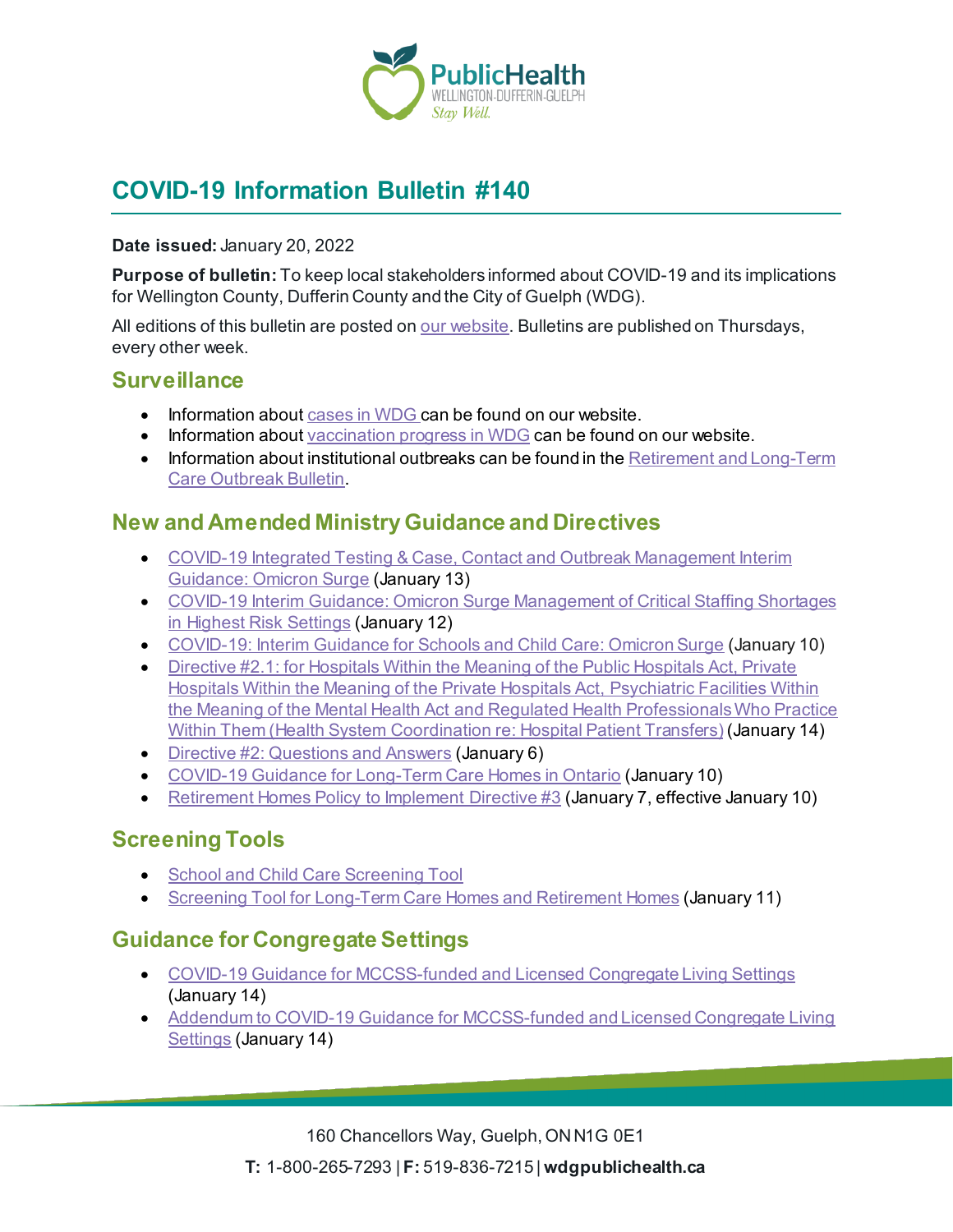

### **Guidance for COVID-19 Exposure or Symptoms**

- [What to Do if You've Been Exposed to](https://covid-19.ontario.ca/exposed) COVID-19
- Flow Chart: [You Have Symptoms and Are Concerned You May Have](https://wdgpublichealth.ca/sites/default/files/you_have_symptoms_and_are_concerned_you_may_have_covid-19._now_what.pdf) COVID-19. Now [What?](https://wdgpublichealth.ca/sites/default/files/you_have_symptoms_and_are_concerned_you_may_have_covid-19._now_what.pdf)
- Flow Chart: [You've Been Identified as a Close Contact of Someone Who Has Tested](https://wdgpublichealth.ca/sites/default/files/youve_been_identified_as_a_close_contact_of_someone_who_has_tested_positive_for_covid-19_or_someone_with_covid-19_symptoms._now_what.pdf)  Positive for [COVID-19 or Someone With](https://wdgpublichealth.ca/sites/default/files/youve_been_identified_as_a_close_contact_of_someone_who_has_tested_positive_for_covid-19_or_someone_with_covid-19_symptoms._now_what.pdf) COVID-19 Symptoms. Now What?

## **Ontario Outlines Steps to Ease Public Health Measures**

Effective January 31, 2022 at 12:01 a.m. Ontario will begin the process of gradually easing public health measures, including but not limited to:

- Increasing social gathering limits to 10 people indoors and 25 people outdoors.
- Increasing or maintaining capacity limits at 50 per cent in certain indoor public settings.

Enhanced proof of vaccination, and other requirements will continue to apply in existing settings. Additional measures will be eased on February 21 and March 14, subject to the absence of concerning trends in public health and health care indicators. For more information read th[e provincial media release](https://news.ontario.ca/en/release/1001451/ontario-outlines-steps-to-cautiously-and-gradually-ease-public-health-measures).

## **Booster Doses**

All adults age 18+ can now drop-in for a booster dose, no appointment needed. Find a list of drop-in clinics and other people who can drop-in with no appointment at: [wdgpublichealth.ca/drop-ins.](https://wdgpublichealth.ca/your-health/covid-19-information-public/covid-19-vaccine-information/drop-covid-19-vaccine-clinics)

## **COVID-19 Vaccine Guidance and Resources**

- [COVID-19 Vaccine Information Sheet for Children \(age 5-11\)](https://www.health.gov.on.ca/en/pro/programs/publichealth/coronavirus/docs/vaccine/COVID-19_vaccine_info_sheet_kids_5_11.pdf) (January 18)
- [COVID-19 Vaccine Third Dose Recommendations](https://www.health.gov.on.ca/en/pro/programs/publichealth/coronavirus/docs/vaccine/COVID-19_vaccine_third_dose_recommendations.pdf) (January 13)
- [Medical Exemptions to COVID-19 Vaccination](https://www.health.gov.on.ca/en/pro/programs/publichealth/coronavirus/docs/vaccine/medical_exemptions_to_vaccination.pdf) (January 12)
- [After Your COVID-19 Vaccine](https://www.health.gov.on.ca/en/pro/programs/publichealth/coronavirus/docs/vaccine/COVID-19_after_your_vaccine.pdf) (January 11)
- [COVID-19 Vaccine Consult Service \(sickkids.ca\)](https://www.sickkids.ca/en/care-services/support-services/covid-19-vaccine-consult/)

## **Resources for Travellers**

- [COVID-19: Fully Vaccinated Travellers and Children](https://www.canada.ca/en/public-health/services/publications/diseases-conditions/covid-19-arrival-testing-fully-vaccinated-travellers-from-country-other-united-states-canada.html) Less Than 12 Years Old Arriving [from a Country Other Than the U.S. or Canada](https://www.canada.ca/en/public-health/services/publications/diseases-conditions/covid-19-arrival-testing-fully-vaccinated-travellers-from-country-other-united-states-canada.html) (January 15)
- [COVID-19: For Travellers Over 12 Without Symptoms Who are Medically Exempt from](https://www.canada.ca/en/public-health/services/diseases/2019-novel-coronavirus-infection/awareness-resources/travellers-over-12-without-symptoms-medically-exempt-vaccination.html) [Receiving a Vaccination](https://www.canada.ca/en/public-health/services/diseases/2019-novel-coronavirus-infection/awareness-resources/travellers-over-12-without-symptoms-medically-exempt-vaccination.html) (January 15)
- [COVID-19: Requirements for Fully Vaccinated Travellers and Unvaccinated Children](https://www.canada.ca/en/public-health/services/publications/diseases-conditions/fully-vaccinated-travellers-without-covid-19-symptoms-returning-canada.html)  [Less Than 12 Years of Age](https://www.canada.ca/en/public-health/services/publications/diseases-conditions/fully-vaccinated-travellers-without-covid-19-symptoms-returning-canada.html) (January 15)
- [For Unvaccinated Travellers Without Symptoms of COVID-19 Arriving in Canada by](https://www.canada.ca/en/public-health/services/publications/diseases-conditions/2019-novel-coronavirus-information-sheet.html)  [Land, Air or Water](https://www.canada.ca/en/public-health/services/publications/diseases-conditions/2019-novel-coronavirus-information-sheet.html) (January 15)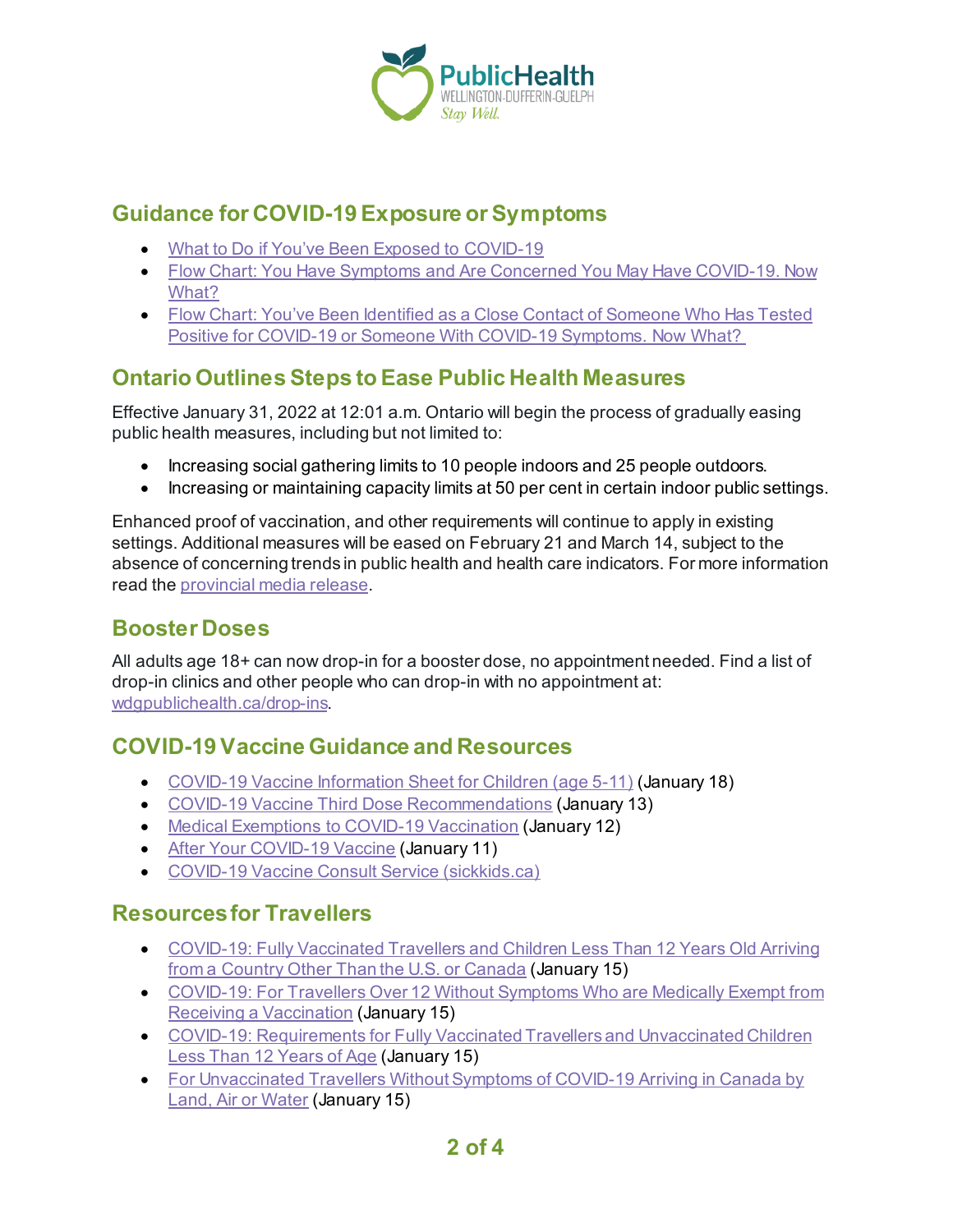

• [For Travellers With COVID-19 Symptoms Arriving in Canada by Land, Air or Water](https://www.canada.ca/en/public-health/services/publications/diseases-conditions/travellers-with-symptoms-return-canada.html) (January 15)

### **Announcements and Changes to Services**

- On January 17, [Health Canada](https://www.canada.ca/en/health-canada/news/2022/01/health-canada-authorizes-paxlovidtm-for-patients-with-mild-to-moderate-covid-19-at-high-risk-of-developing-serious-disease.html) announced it has authorized the combination of two antiviral drugs, nirmatrelvir and ritonavir (brand name PAXLOVIDTM), to treat adults with mild to moderate COVID-19 who are at high risk of progressing to serious disease.
- On January 17, th[e Government of Canada](https://www.canada.ca/en/public-services-procurement/news/2022/01/government-of-canada-receives-first-delivery-of-covid-19-oral-antiviral-treatment.html) announced it has received an initial shipment of Pfizer's COVID-19 oral antiviral treatment, PAXLOVID™, with more expected to be delivered before the end of March.
- On January 14, [Dr. Nicola Mercer, Medical Officer of Health](https://wdgpublichealth.ca/news/letter-community-dr-nicola-mercer-return-person-learning) and CEO of Wellington-[Dufferin-Guelph Public Health](https://wdgpublichealth.ca/news/letter-community-dr-nicola-mercer-return-person-learning) issued a letter to the community regarding the return to inperson learning.
- On January 12, th[e Government of Canada](https://www.canada.ca/en/department-finance/news/2022/01/government-extends-loan-forgiveness-repayment-deadline-for-the-canada-emergency-business-account.html) announced that the repayment deadline for Canada Emergency Business Account (CEBA) loans to qualify for partial loan forgiveness is being extended from December 31, 2022, to December 31, 2023, for all eligible borrowers in good standing.
- On January 12, th[e Government of Ontario](https://news.ontario.ca/en/release/1001417/ontario-launching-school-based-vaccine-clinics-as-students-return-to-in-person-learning) announced the launch of school-based vaccine clinics for youth and staff, along with a significant deployment of rapid antigen tests.
- On January 8, the [Government of Ontario](https://news.ontario.ca/en/release/1001404/ontario-adding-more-vaccine-clinics-for-education-and-child-care-staff) announced additional vaccine clinics to COVID-19 booster shots for education and child care staff.
- On January 7, the [Government of Ontario](https://news.ontario.ca/en/release/1001399/ontario-providing-supports-for-small-businesses-workers-and-families) announced it is introducing a \$10,000 grant for eligible businesses that are subject to closures under the modified Step Two of the [Roadmap to Reopen.](https://covid-19.ontario.ca/public-health-measures)

### **Additional Resources**

- [COVID-19 Omicron Variant of Concern \(B.1.1.529\) and Communicability…What We](https://www.publichealthontario.ca/-/media/documents/ncov/covid-wwksf/2022/01/wwksf-omicron-communicability.pdf?sc_lang=en)  [Know So Far](https://www.publichealthontario.ca/-/media/documents/ncov/covid-wwksf/2022/01/wwksf-omicron-communicability.pdf?sc_lang=en) (updated January 17)
- [Construction Site Health and Safety During COVID-19](https://www.ontario.ca/page/construction-site-health-and-safety-during-covid-19) (January 17)
- [COVID-19 Variant of Concern Omicron \(B.1.1.529\): Risk Assessment, January 12, 2022](https://www.publichealthontario.ca/-/media/documents/ncov/voc/2022/01/covid-19-omicron-b11529-risk-assessment-jan-12.pdf?sc_lang=en) (updated January 15)
- Neighbourhood COVID-19 Incidence and Vaccination Rates, October 17, 2021 to [December 4, 2021](https://www.publichealthontario.ca/-/media/documents/ncov/epi/covid-19-neighbourhood-incidence-vaccination-epi-summary.pdf?sc_lang=en) (published January 14)
- [Frequently Asked Questions on Interim IPAC Recommendations for Use of PPE in](https://www.publichealthontario.ca/-/media/documents/ncov/phm/covid-19-faq-interim-ipac-recommendations-ppe-use.pdf?sc_lang=en)  [Health Care Settings](https://www.publichealthontario.ca/-/media/documents/ncov/phm/covid-19-faq-interim-ipac-recommendations-ppe-use.pdf?sc_lang=en) (January 11)
- [Early Estimates of Omicron Severity in Ontario based on a Matched Cohort Study,](https://www.publichealthontario.ca/-/media/documents/ncov/epi/covid-19-epi-enhanced-estimates-omicron-severity-study.pdf?sc_lang=en)  [November 22 to December 24, 2021](https://www.publichealthontario.ca/-/media/documents/ncov/epi/covid-19-epi-enhanced-estimates-omicron-severity-study.pdf?sc_lang=en) (updated January 5)